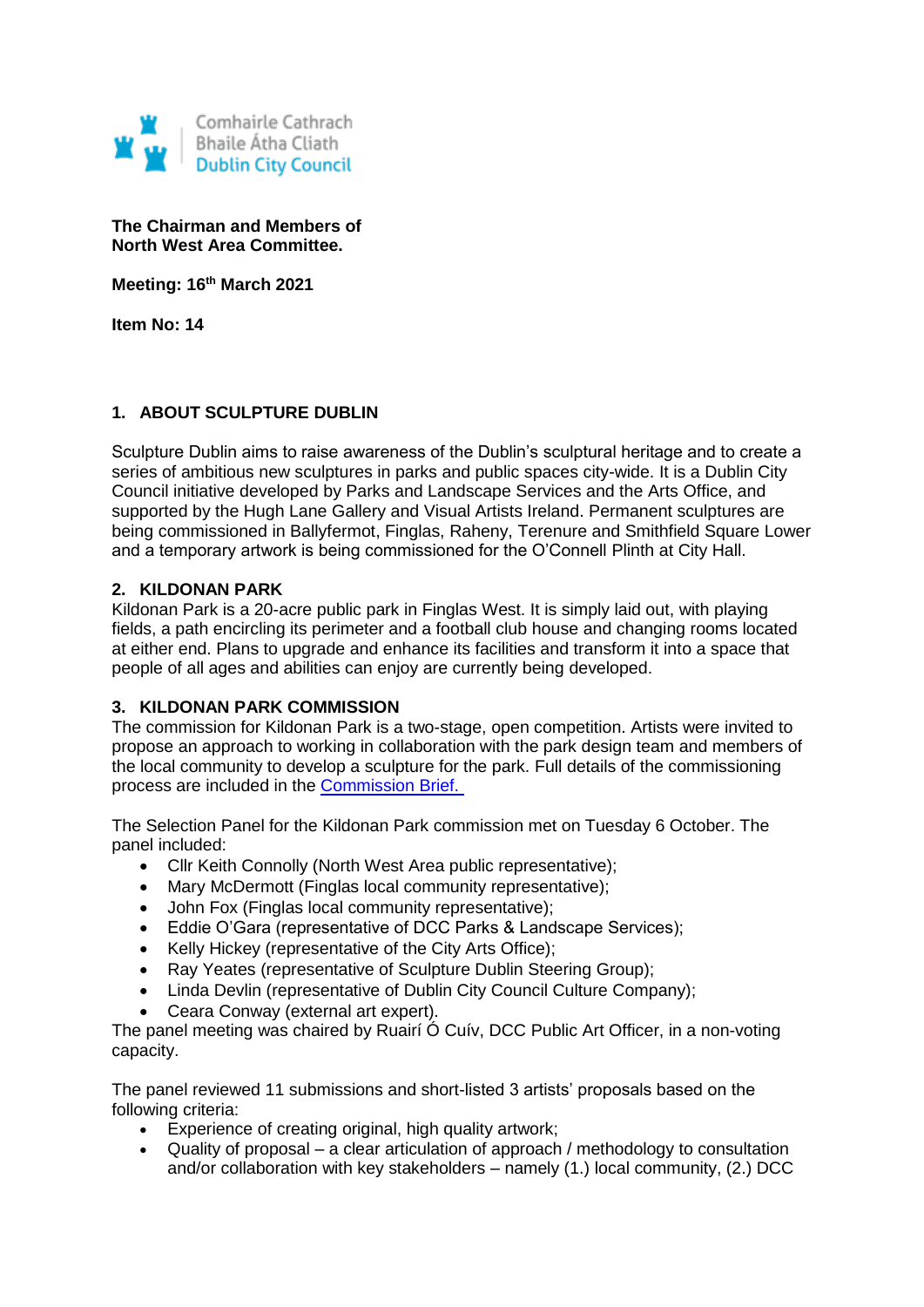Landscape Architect responsible for Kildonan Park development (3.) commissioning partners, Sculpture Dublin and Dublin City Council Culture Company – which will inform the Stage Two submission to create a permanent sculpture in Kildonan Park.

The 3 short-listed artists are Sara Cunningham-Bell, Martina Coyle (in collaboration with Motoko Fujita) and Emma Louise Moore.

Following local consultation and engagement projects, the short-listed artists will submit their Stage Two proposals on 19 March and the Selection Panel will be reconvened on 31 March to award the commission.

For more information about the commission and the artists: <https://www.sculpturedublin.ie/kildonan-park/>

# **4. LOCAL CONSULTATION AND ENGAGEMENT ACTIVITY IN FINGLAS**

#### **Awareness-raising**

Since November 2020, Sculpture Dublin has run number of local publicity campaigns to raise awareness of the commission and encourage interest and engagement from the wider community.

Local people have been invited to complete an **online survey** and/or email Sculpture Dublin Public Engagement Curator, [julia@sculpturedublin.ie](mailto:julia@sculpturedublin.ie) with ideas, expressions of interest and/or questions about the commission.

The campaign included:

- Press releases to local press and media describing the commissioning process and local engagement activity in the area to date, and encouraging people to complete our online survey;
- Advert in the Local News North edition;
- Leaflet distribution to 3,000 houses in the vicinity of the park;
- Poster on park railings;
- Social media campaign.

#### **Creative exploration and consultation process**

Between November 2020 and February 2021, the short-listed artists have undertaken a creative exploration and consultation process facilitated by **Dublin City Council Culture Company**. Each artist has worked over this period with members of the local community to develop ideas which will inform their Stage 2 submission.

Collaborators Martina Coyle and Motoko Fujita have been meeting with students from Coláiste Eoin in Finglas both in person, when that was permissible under public health guidelines, and online. They have been looking at existing public sculptures and parks, exploring the variations in shapes and forms and the concepts accompanying the works. They have been looking at the local environment of Kildonan Park with the students and have started experimenting with sculpture through its making.

Emma Louise Moore has worked closely with students at [Coláiste Íde](https://www.colaisteide.ie/) College of Further Education in Finglas. Together, the artist and the students have been exploring modern day Finglas and creating exciting sculptures. Emma has also spent time in the school's fine arts and fashion classes.